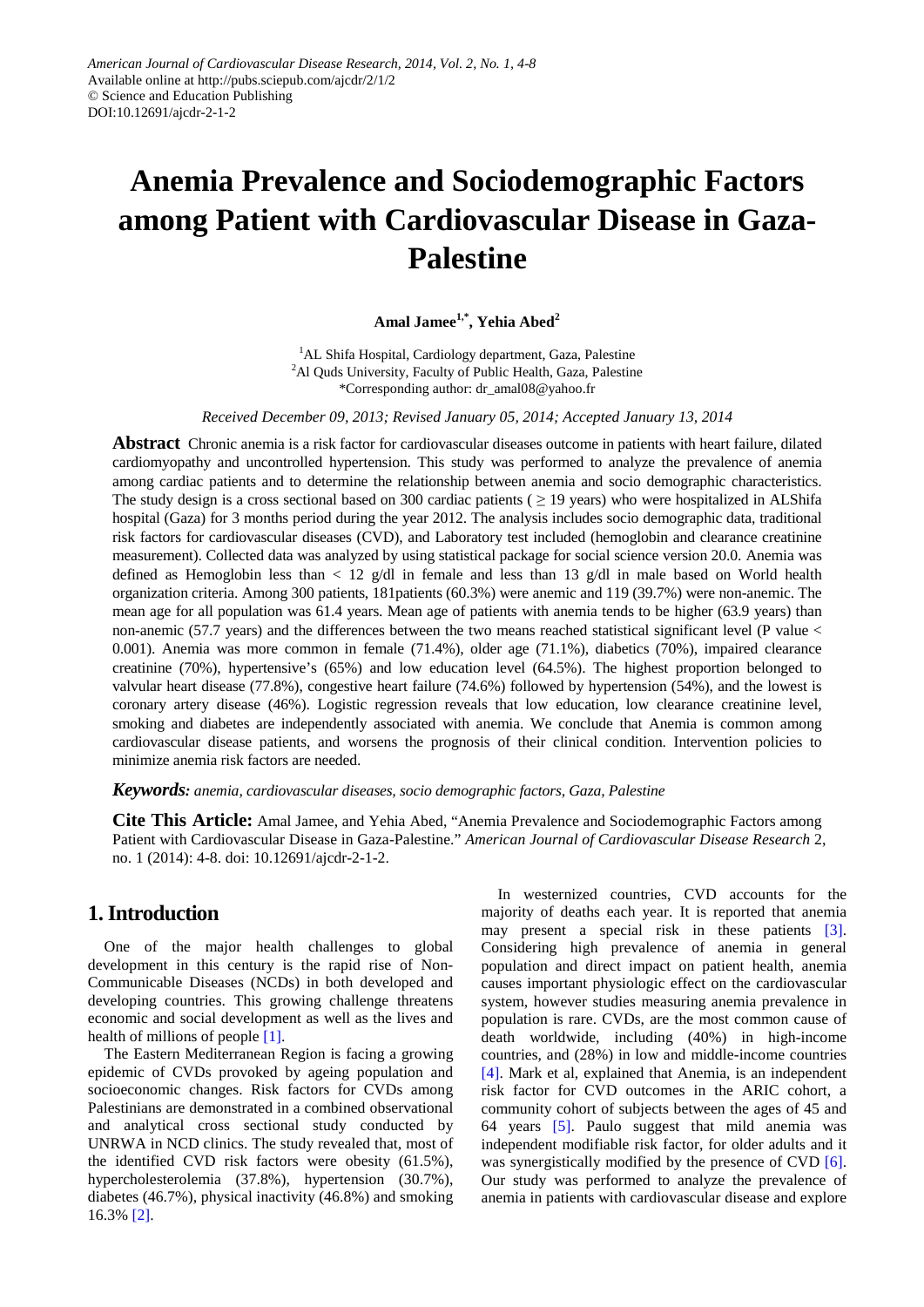main associated health morbidity and the socio demographic factors.

# **2. Patients and Methods**

This is a cross sectional study included 300 adults patient ( $\geq$  19 years) who were hospitalized with a diagnosis of cardiovascular disease in AL Shifa hospital (Gaza strip) for 3 months period during the year 2012. The patients were evaluated regarding their demographic data, cardiovascular risk factors, main clinical diagnosis and laboratory data.

In our study, the definition of anemia is Hemoglobin less than 13 g/dl for men and 12 g/dl for women based on World Health Organization (WHO) criteria. Chronic kidney disease is defined by calculation of creatinine clearance according to Cockgroft-Gault equation (140-age)  $\times$  weight (kg)/ 72 x serum creatinine (mg/dl) multiply by 0.85 for women,(less than 85 ml/min impaired and equal or more than 85 ml/min normal clearance creatinine).

Cardiologist made the clinical diagnosis of hospitalized cardiovascular patients. Socio demographic variables were patient's age, gender, level of education, citizenship (citizen or refugee), family size and place of residence (city, camp). In addition, traditional cardiovascular risk factors were determined, hypertension, diabetes, cigarette smoking, body mass index (  $\geq$  30 kg/m<sup>2</sup> is obese). Laboratory test included hemoglobin and clearance creatinine level. Helsinki committee for ethical issues in Gaza strip approved this study. Collected data was analyzed by using statistical package for social science version 20.0, Numbers and percentage were used to describe the baseline characteristics. In this study, relative frequency of anemia in various CVDs and different age group was assessed. Chi square test was used to examine the statistical significance differences between groups. The odds ratio and confidence interval of each risk factor was calculated. The differences between means were tested by t-test. In the end, logistic analysis was used to reveal the predictors that can be associated independently with anemia. The P value less than 0.05 was considered statistically significant.

#### **3. Results**

Out of 300 cardiac patients, 181 patients (60.3%) were anemic and 119 (39.7%) were non-anemic. [Table 1](#page-1-0) shows the characteristics of study population by anemia status. Among the patients, there were 153 (51%) men vs. 147 (49%) women. The prevalence of anemia among female patients 105 (71.4%) is higher than male patients 76 (49.7%). The difference between the two groups reached statistical significant level (P value  $< 0.001$ ). The mean age for all study population was 61.4 years. Mean age in anemic patients tends to be higher (63.9 years) than nonanemic (57.7 years) and the difference between the two means reached statistical significant level (P value < 0.001). Analysis of age group showed that the prevalence of anemia increased by the age increase which is progressive and statically significant. The higher rate of anemia prevalence in our population belongs to the age group older than 70 years (71.1%), the difference between age groups is statistically significant (P value  $\leq 0.001$ ). Our findings revealed a relationship between education level and anemia. The prevalence of anemia among low educated patients is two times higher than the patients with high education level (64.5% vs. 35.5%) and the difference reached statistical significant level (P value < 0.001). A minor difference did not reach statistical significant level is observed between patients classified by citizenship, residency and family size.

| Table 1. Socio demographic characteristic of study population stratified, By presence or absence of anemia |  |  |  |  |  |  |  |
|------------------------------------------------------------------------------------------------------------|--|--|--|--|--|--|--|
|------------------------------------------------------------------------------------------------------------|--|--|--|--|--|--|--|

<span id="page-1-0"></span>

| Demographic characteristics | Anemic         |      | Not Anemic     |      | Total |      | OR (95%CI)        | P value |
|-----------------------------|----------------|------|----------------|------|-------|------|-------------------|---------|
|                             | N <sub>O</sub> | $\%$ | N <sub>O</sub> | $\%$ | NO.   | $\%$ |                   |         |
|                             | 181            | 60.3 | 119            | 39.7 | 300   | 100  |                   |         |
| Gender                      |                |      |                |      |       |      |                   |         |
| Male                        | 76             | 49.7 | 77             | 50.3 | 153   | 51   |                   |         |
| Female                      | 105            | 71.4 | 42             | 28.6 | 147   | 49   | $0.39(0.3-0.6)$   | 0.00    |
| Age                         |                |      |                |      |       |      |                   |         |
| Mean age                    |                | 63.9 |                | 57.7 |       | 61.4 |                   |         |
| Less than 55 years          | 35             | 41.2 | 50             | 58.8 | 85    | 28.3 |                   |         |
| 56-69 years                 | 87             | 65.9 | 45             | 34.1 | 132   | 44   | $2.76(1.5-5.0)$   | 0.00    |
| more than 70 years          | 59             | 71.1 | 24             | 28.9 | 83    | 27.7 | $3.50(1.8 - 7.0)$ |         |
| Education                   |                |      |                |      |       |      |                   |         |
| Low                         | 169            | 64.5 | 93             | 35.5 | 262   | 87.3 |                   | 0.00    |
| High                        | 12             | 31.6 | 26             | 68.4 | 38    | 12.7 | $3.9(1.9-8.2)$    |         |
| Citizenship                 |                |      |                |      |       |      |                   |         |
| Refugee                     | 115            | 61.8 | 71             | 38.2 | 186   | 62   |                   | 0.499   |
| Citizen                     | 66             | 57.9 | 48             | 42.1 | 114   | 38   | $0.80(0.5-1.4)$   |         |
| Residence                   |                |      |                |      |       |      |                   |         |
| Camp                        | 71             | 61.2 | 45             | 38.8 | 116   | 38.7 |                   | 0.806   |
| City                        | 110            | 59.8 | 74             | 40.2 | 184   | 61.3 | $1.0(0.66-1.7)$   |         |
| Family size                 |                |      |                |      |       |      |                   |         |
| $0 - 8$                     | 100            | 60.6 | 65             | 39.4 | 135   | 45   |                   | 0.915   |
| More than 8                 | 81             | 60   | 54             | 40   | 262   | 87.3 | $1.0(0.6-1.6)$    |         |

The reported cardiovascular diseases in our study include valvular heart disease (VHD), congestive heart failure (CHF), hypertension (HTN) and coronary artery disease (CAD) were demonstrate in [Table 2.](#page-2-0) According to our findings the highest prevalence of anemia is reported in VHD, with the prevalence of (77.8%), patients with CHF are at the second place with a prevalence of (74.9%), followed by patients with HTN (54%), while patients with CAD reported the lowest prevalence rate (46.10%).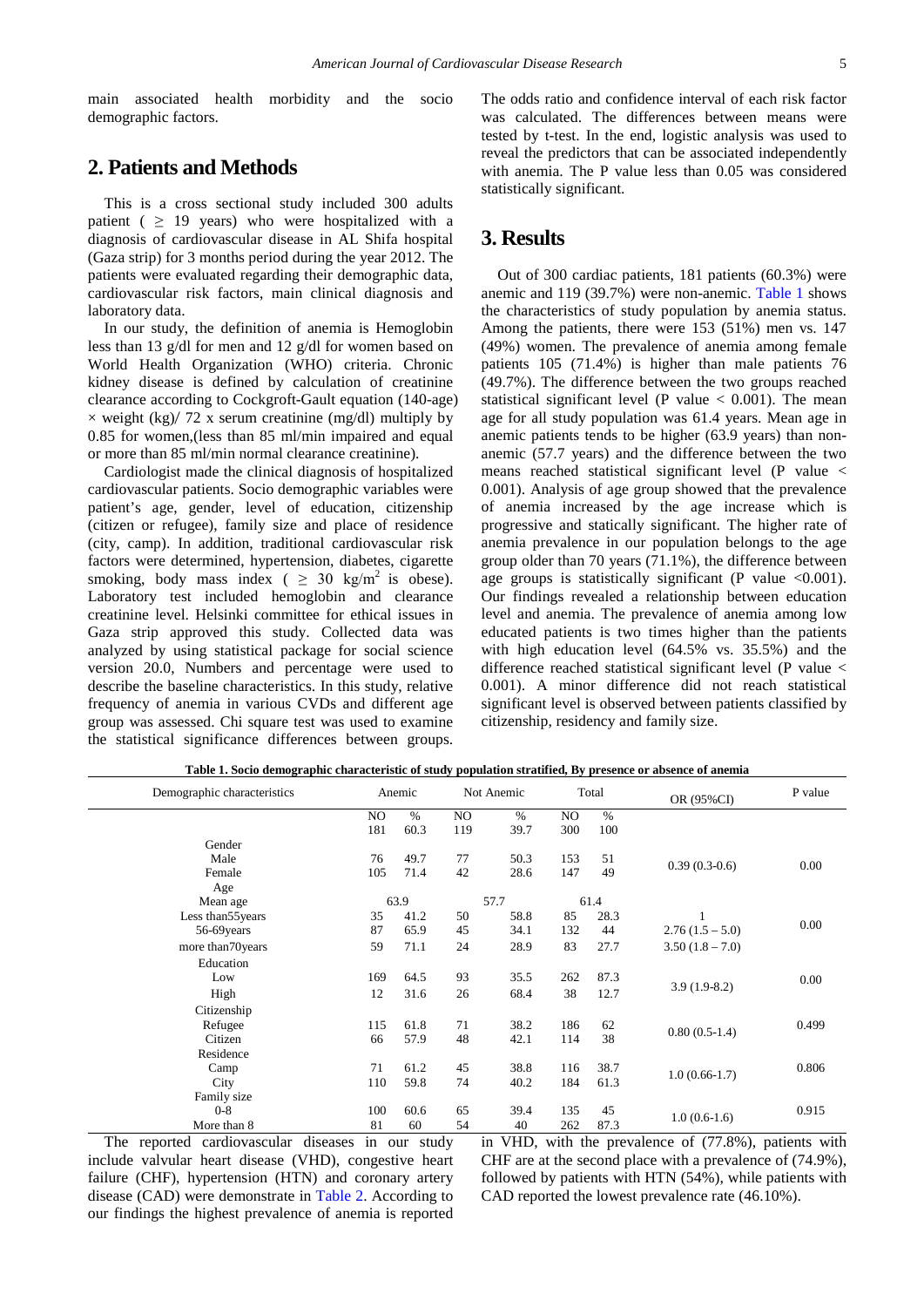| Table 2. Frequency of anemia in different cardiovascular disease |  |  |  |  |
|------------------------------------------------------------------|--|--|--|--|
|------------------------------------------------------------------|--|--|--|--|

<span id="page-2-0"></span>

| Diagnostic                                                                                                                                                                   |    | Anemic |              | Non Anemic | Total | P value |       |  |  |  |
|------------------------------------------------------------------------------------------------------------------------------------------------------------------------------|----|--------|--------------|------------|-------|---------|-------|--|--|--|
|                                                                                                                                                                              | No | $\%$   | No           |            | No    | %       |       |  |  |  |
| Valvular heart disease                                                                                                                                                       |    | 77.8   |              | 22.2       |       |         | 0.001 |  |  |  |
| Congestive heart failure                                                                                                                                                     | 94 | 74.6   | $\sim$<br>32 | 25.4       | 126   | 42      | 0.001 |  |  |  |
| Hypertension                                                                                                                                                                 | າາ | 54     | 23           | 46         | 50    | 16.7    | 0.001 |  |  |  |
| Coronarv arterv disease                                                                                                                                                      | Эź | 46.1   | 62           | 53.9       | 115   | 38.3    | 0.001 |  |  |  |
| the contract of the contract of the contract of the contract of the contract of<br>the contract of the contract of the contract of<br>the control of the control of the con- |    |        |              |            |       |         |       |  |  |  |

To continue the summary of our estimations [Table 3](#page-2-1) shows that Anemia is more prevalent among hypertensive patients (65% vs. 47.5%) and the difference between hypertensive and normotensive is statistically significant (P value < 0.006). The same difference was observed among diabetics (70%) than non-diabetics (49.3%). Chance of anemia is less among smokers (38%) than among non-smokers (67.2%) with statistical significant difference  $(P \text{ value} < 0.001)$ . Our findings also demonstrate that chances of anemia is 3.5 folds higher among patients with impaired creatinine clearance (P value < 0.001). Anemic patients have larger body mass index (31.4 vs. 30.1), this difference was statistically significant (P value 0.035).

**Table 3. Clinical and laboratory characteristics of study population stratified, By presence or absence of anemia**

<span id="page-2-1"></span>

| Characteristic of patients | Anemic |      | Not Anemic |      | Total |      | $OR(95\%CI)$   | Pvalue |
|----------------------------|--------|------|------------|------|-------|------|----------------|--------|
|                            | NO.    | $\%$ | NO.        | %    | NO.   | $\%$ |                |        |
| Hypertension               |        |      |            |      |       |      |                |        |
| Yes                        | 143    | 65   | 77         | 35   | 220   | 73.3 | $2(1.2-3.4)$   | 0.006  |
| No                         | 83     | 47.5 | 42         | 52.5 | 80    | 26.7 |                |        |
| Diabetes                   |        |      |            |      |       |      |                | 0.001  |
| Yes                        | 112    | 70   | 48         | 30   | 160   | 53.3 | $2.4(1.5-3.9)$ |        |
| No                         | 69     | 49.3 | 71         | 50.7 | 140   | 46.7 |                |        |
| Smoking                    |        |      |            |      |       |      |                | 0.001  |
| Yes                        | 27     | 38   | 44         | 62   | 71    | 23.7 | $0.2(0.2-0.5)$ |        |
| No                         | 154    | 67.2 | 75         | 32.8 | 229   | 76.3 |                |        |
| <b>CL</b> Creatinine       |        |      |            |      |       |      |                |        |
| Normal<85ml/min            | 39     | 40.2 | 58         | 59.8 | 97    | 32.3 | $3.5(2-5.7)$   | 0.000  |
| impaired $\geq$ 85ml/min   | 142    | 70   | 61         | 30   | 203   | 67.7 |                |        |
| Mean Body mass index       | 31.4   |      | 30.1       |      | 30.9  |      |                | 0.035  |
| Mean Haemoglobine          | 10.9   |      | 13.8       |      | 12.1  |      |                | 0.001  |
| Mean clearance Creatinine  |        | 65.4 |            | 92.6 | 76.6  |      |                | 0.001  |

To control for the confounding effects of the different risk factors we constructed multivariate analysis by the use of the logistic regression analysis. The dependent variable is anemia status and the covariates included clearance creatinine level, smoking, low education,

diabetes Mellitus, hypertension, body mass index and age as demonstrated in [Table 4.](#page-2-2) The significant predictors that can affect anemia independently are clearance creatinine level, smoking, low education and diabetes Mellitus.

<span id="page-2-2"></span>

|                      | $\sim$<br>$\sim$ |      |       |                     |
|----------------------|------------------|------|-------|---------------------|
|                      | B                | S.E. | Sig.  | OR (95% C.I.)       |
| Clearance Creatinine | 0.99             | 0.29 | 0.007 | $2.69(1.51 - 4.79)$ |
| Smoking              | $-0.98$          | 0.32 | 0.00  | $0.38(0.20 - 0.70)$ |
| Education            | 1.15             | 0.40 | 0.00  | 3.16                |
| <b>Diabetes</b>      | 0.69             | 0.26 | 0.01  | $1.99(1.16 - 3.42)$ |
|                      |                  |      |       |                     |

**Table 4.Logistic Regression for the risk factors for anemia**

# **4. Discussion**

In the Palestinian community, neither the prevalence nor the prognosis of anemia has been well defined in patients with CVDs. In our study, it is clear that prevalence of anemia among cardiac patients is higher than the prevalence among the general population, and the risk is higher among women, poor and less educated people.

Most practical definition of anemia is the one given by the World Health Organization (WHO), hemoglobin concentration less than13 g/dl for men and 12 g/dl for women [\[2,7\].](#page-3-1) Based on this definition, our findings revealed high prevalence of anemia among cardiac patients (60.3%), more in female than male (71.4%, 49.7% respectively). De Maria founds that the combination of heart disease and anemia is present in females and it was associated with 3.5 times greater risk of mortality than for nursing home resident without these dual co morbidity [\[8\].](#page-4-2) Prior studies have suggested that lower hemoglobin may be a risk factor for CVD outcome, in high-risk patients who already have CVD or have many risk factors for CVD, where Sarnak et al, found in a large study for 14,410 patients that (9%) of adults (men 5% and women 13%) of a normal USA population ages 45-64 years, have anemia [\[5\].](#page-4-0) Anemia predisposed patients to a risk of developing CVD and it is a risk factor in cardiovascular survival rate [\[9\].](#page-4-3) Our present study revealed significant increase in the prevalence of anemia by increasing age, (71.1%) in-patient older than 70 years and (41.2%) in patients less than 55 years. However, our study pointed out anemia is not limited to aged people but also targeting younger patients. This findings supports previous reports presented by a recent review of epidemiological studies, explicate that anemia prevalence rate, spreads a wide range, from (3% to 61%) among elderly men and from (3% to 41%) among elderly female [\[10\].](#page-4-4) Also Guralink et al, found a rapid rise in anemia prevalence after the age of 50 years, to a rate greater than (20%) in person more than 85 years [\[11\].](#page-4-5) Salive et al, found that getting older was significantly and independently related with both hemoglobin level and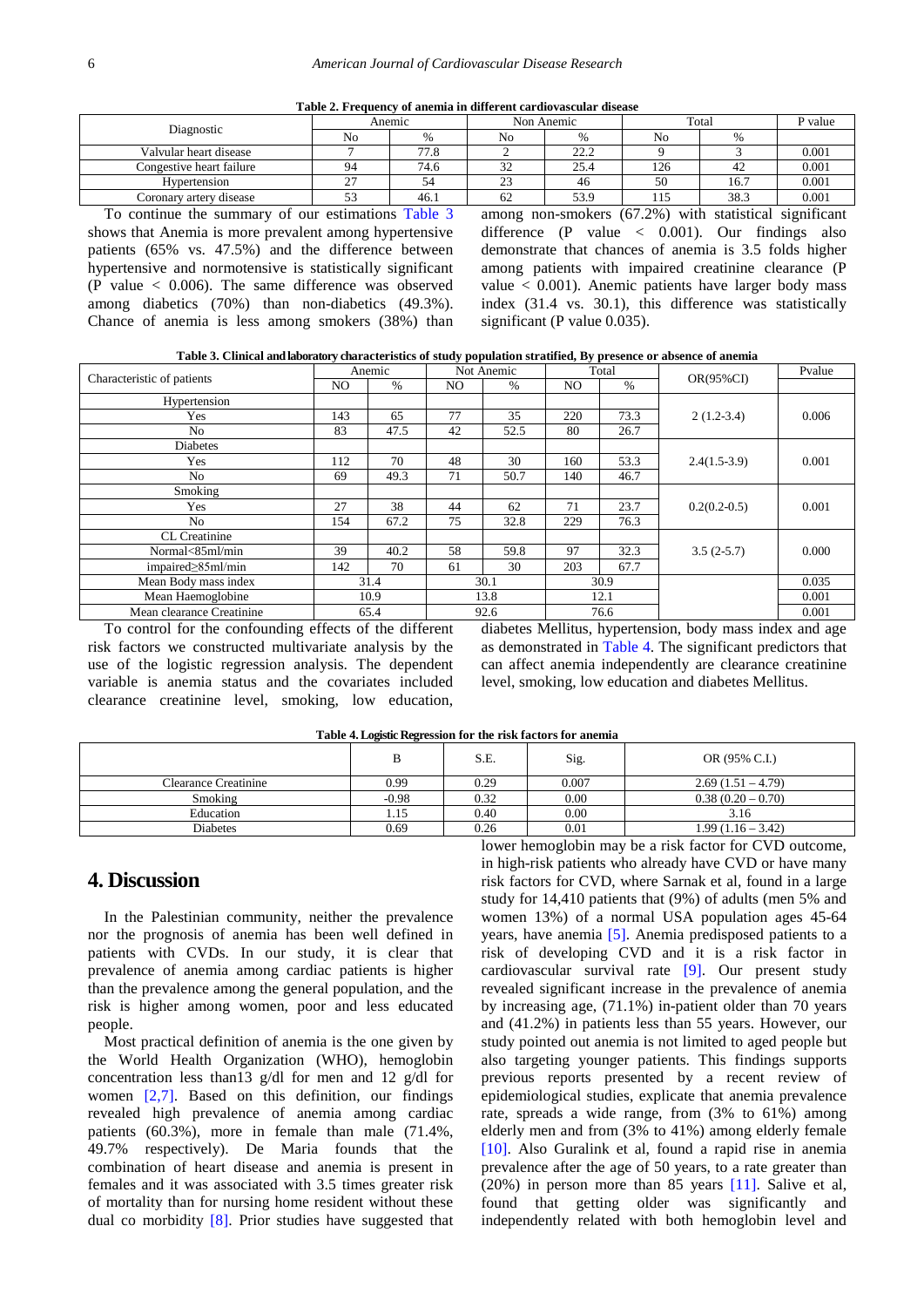anemia [\[12\].](#page-4-6) In a study of northwest Iran 2011 shows the highest rate of anemia age group older than 70 years and patients younger than 40 years [\[13\].](#page-4-7)

Also in our study we observed that cardiac patients with anemia were less educated (64.5%), hypertensive (65%), diabetics (70%), obese (BMI 30 kg/m<sup>2</sup> and more) and with impaired clearance creatinine (70%). Our data came in agreement with a study In Saudi Arabia completed, in the Cardiovascular Disease Management Program (CVDMP), showed that (27%) of patients were anemic, higher prevalence in females (33.4%), (63%) were 60 years, (74.7%) were hypertensive, (77.4%) had diabetes and (28.6%) had renal disease. The anemia prevalence rate (27%) is lower than our reported prevalence where anemia among general population is lower than the Palestinians percentage due to variation in socioeconomic status [\[14\].](#page-4-8)

The presence of anemia if extended for a long period may result in ventricular remodeling and cardiac dysfunction [\[15,16\].](#page-4-9) It causes important physiologic effect on the cardiovascular system. Metabolic effect induced by anemia can result in direct myocardial toxicity, myocyte dysfunction, water retention which could be harmful in patients with heart failure [\[17,18,19\].](#page-4-10) As know Anemia is a common co morbidity and predictor of mortality in patients with chronic heart failure (HF). In recent years, the prevalence rate of anemia in patients with HF has received increasing attention; the rate of HF is 20% in developed countries. Chronic HF, affects 1-2% of the European population, is an important cause of mortality and disability [\[20,21\].](#page-4-11) Groenveld et al found that prevalence of anemia was 37.2% in a meta analysis of 34 studies on 150, 180 patients with HF between 2001 and 2007 and concluded that, during management of these patients, it is quite helpful to be aware of the factors that are associated with mortality and morbidity [\[22\].](#page-4-12)

Over the past years, clinical surveys and trial, showed that the prevalence rate of anemia in HF patients have resulted in range from 9.9% in Valsatran HF trial (Val-Heft), to (55.6%) in the study by Silverberg, despite medical therapies, the annual mortality rate was 20% [\[23,24\].](#page-4-13) In addition 30-40% of patients with HF, die within the first year, and 60-70% of these patients die within five years following diagnosis [\[25\].](#page-4-14) OPTIME CHF trials showed that every 1 g/dl fall in hemoglobin level is independent risk factors for death and readmission [\[26\].](#page-4-15)

The presence of anemia with other risk factors including chronic kidney disease, diabetes mellitus is associated with increased mortality, hospitalization and morbidity [\[27\].](#page-4-16) Different studies suggest that anemic patients with CHF are more likely to be older, female with more clinical symptom of HF, higher hospitalization rate, history of diabetes and renal insufficiency [\[20,28\].](#page-4-11) Our findings is coming in accordance with the data of all these studies, anemia was present in (74.9%) of study population with CHF, most of patients were females with high risk of co morbidity.

Considering profile and clinical implications of anemia in-patient with (CAD), several studies believe that presence of anemia has increased ischemic symptoms, and contributes to the occurrence of myocardial ischemia, associated with a worse prognosi[s\[11,29\].](#page-4-5) In hospitals, anemia in patients presenting with acute coronary syndrome (ACS), varies between (15%) and (43%) [\[30,31,32\].](#page-4-17) The prevalence of anemia in patient presenting

with ACS in a study found in Barcelona Spain during the period (2009-2010) was (25%), and it is a predictor of mortality and cardiovascular complication [\[33\].](#page-4-18)

For the explanation of the anemia causes Salisbury et al, suggest that up to (57.5%) of patient admitted with normal hemoglobin value acquires anemia during hospital admission [\[34\].](#page-4-19) Patients with so-called nosocomial anemia have higher morbidity and mortality during first year of follow up than those who maintain normal hemoglobin value [\[35\].](#page-4-20) Bleeding in patients with acute coronary syndrome is not negligible and is due to anti platelets and anticoagulants therapy, and may influence the prognosis. Only a small number of authors have suggested that repeated blood sample, and an inflammatory state in ACS has been described as possible causes [\[36,37,38,39,40\].](#page-4-21) In northwest Iran, Azin et al, found that the prevalence of anemia in ischemic heart disease was less than other CVDs (22%), and the study did not discuss the various range of hemoglobin concentration affect the risk of hospitalization and mortality [\[13\].](#page-4-7) In our study we found that anemia in CAD was (46.10%).

There are scarce available data concerning the prevalence of anemia in patient suffering from VHD. Available data concerning the subject has been reported by Fyeza Hassan in case report study of Aortic stenosis and gastrointestinal bleeding [\[41\].](#page-4-22) In our analysis, the highest proportion belonged to VHD with prevalence rate of (77.8%). This could be explained by the use of dual anti platelet or warfarine therapy that increases the risk of gastrointestinal bleeding in cardiac patients.

Additionally, anemia in hypertension is characterized by pro atherosclerotic condition, with impaired endothelial function, which is an independent predictor of mortality [\[42\].](#page-4-23) In our study the percent is (54%) probably due to uncontrolled hypertension associated with others risk factors mainly diabetes, impaired kidney function and low education level. In a study in Australia about 187 hypertensive patients, the prevalence of anemia was (16%) and was higher in patients with uncontrolled hypertension [\[43\].](#page-4-24) Moreover, a study in Iran reported the prevalence of hypertension in anemic patients as  $(20.5\%)$  [\[13\].](#page-4-7)

### **5. Conclusion**

Clinician should be aware that anemia is common among in-patients with cardiovascular disease and that it is associated risk of morbidity and mortality, and treatment of anemia may be helpful to reduce the risk.

#### **References**

- <span id="page-3-0"></span>[1] World Health Organization. Proceedings of the 15th Annual Conference of the Indian Society of Hypertension and 4th International CME on Atherosclerosis, "Hypertension and Coronary Artery Disease," WHO New Delhi India, November. 2005.
- <span id="page-3-1"></span>[2] UNRWA United Nations Relief and Work Agency for "Palestine Refugees in the Near East," Annual Report of the Department of Health. 2006.
- <span id="page-3-2"></span>[3] Joyce A, Wahr, "Anemia and Cardiovascular Disease," Transfusion alternative in transfusion medicine, (2). 24-30. 2008.
- <span id="page-3-3"></span>[4] Fauci A, Braunwald E, Kasper D, Hauser S, Longo D, Jameson J, et al. Harrison, "Principle's of internal medicine," 17 Ed. New York: McGraw publishing Co. 2008.